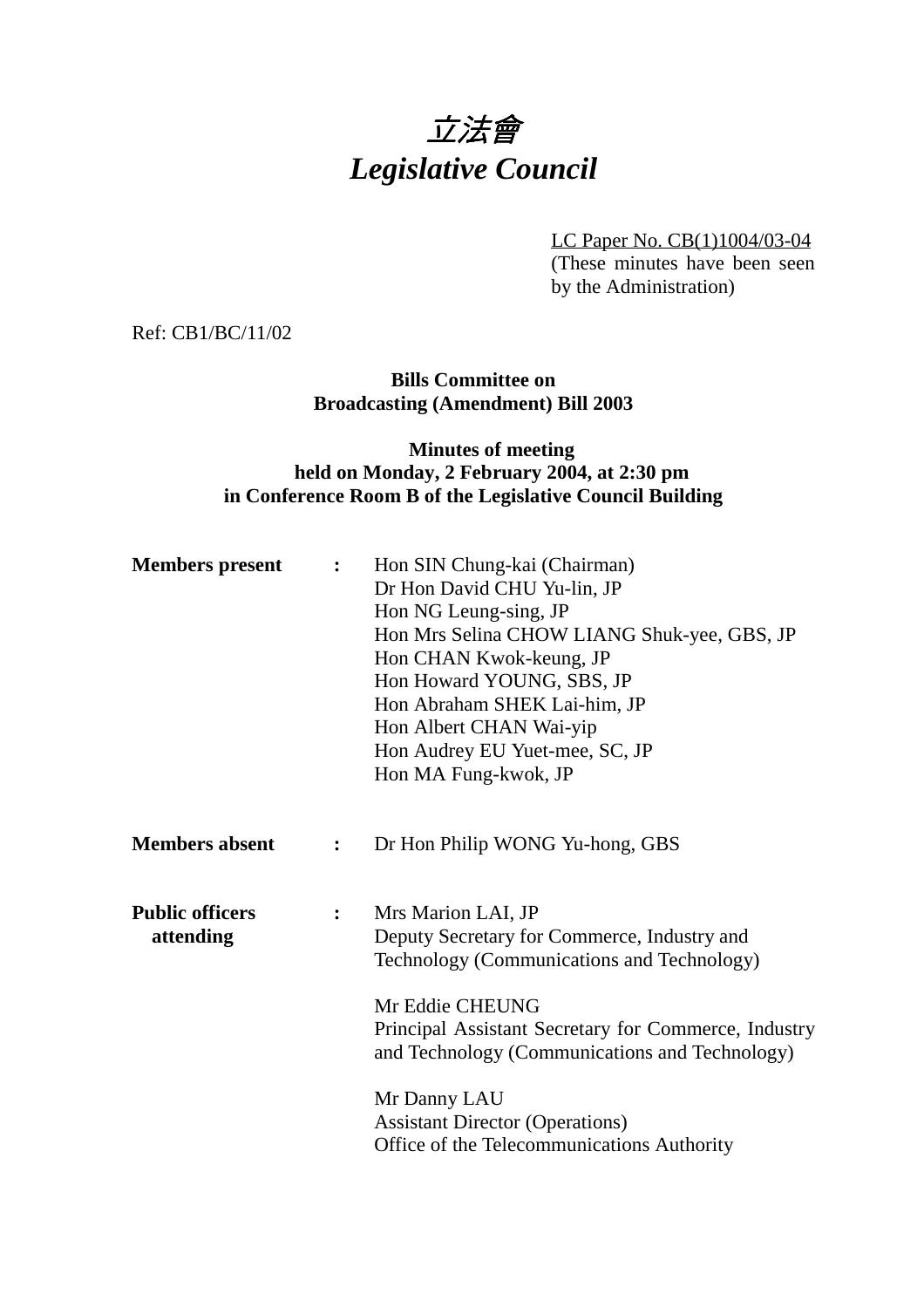# Mr Allen LAI Senior Government Counsel

| <b>Clerk in attendance</b> | $\ddot{\cdot}$ | Miss Polly YEUNG<br>Chief Council Secretary (1)3     |
|----------------------------|----------------|------------------------------------------------------|
| <b>Staff in attendance</b> | $\ddot{\cdot}$ | Miss Connie FUNG<br><b>Assistant Legal Adviser 3</b> |
|                            |                | Ms Debbie YAU<br>Senior Council Secretary (1)1       |

#### Action

 $\overline{a}$ 

# **I Confirmation of minutes and matters arising**

| LC Paper No. CB(1)854/03-04                                                                  | - Minutes of sixth meeting<br><sub>on</sub><br>6 January 2004                                                                                                                                                                                              |
|----------------------------------------------------------------------------------------------|------------------------------------------------------------------------------------------------------------------------------------------------------------------------------------------------------------------------------------------------------------|
| LC Paper No $CB(1)869/03-04$                                                                 | - Copies of correspondences among<br>the Administration, the industry<br>and the Secretariat on issues related<br>to the effectiveness or otherwise of<br>digitization in containing the<br>problem of pirated viewing of pay<br>TV programmes             |
| LC Paper No $CB(1)915/03-04(01)$                                                             | - Letter dated 30 January 2004 from<br>Hong Kong Cable Television<br>Limited (HKCTV) regarding their<br>views on the effectiveness<br>of<br>digitization in containing the<br>problem of pirated viewing of pay<br>TV programmes (English version<br>only) |
| LC Paper No $CB(1)931/03-04(01)$<br>(tabled and subsequently issued on $3$<br>February 2004) | - Administration's<br>response<br>to<br>HKCTV's letter of 30 January 2004<br>(English version only)                                                                                                                                                        |

The minutes of sixth meeting on 6 January 2004 were confirmed.

- 2 -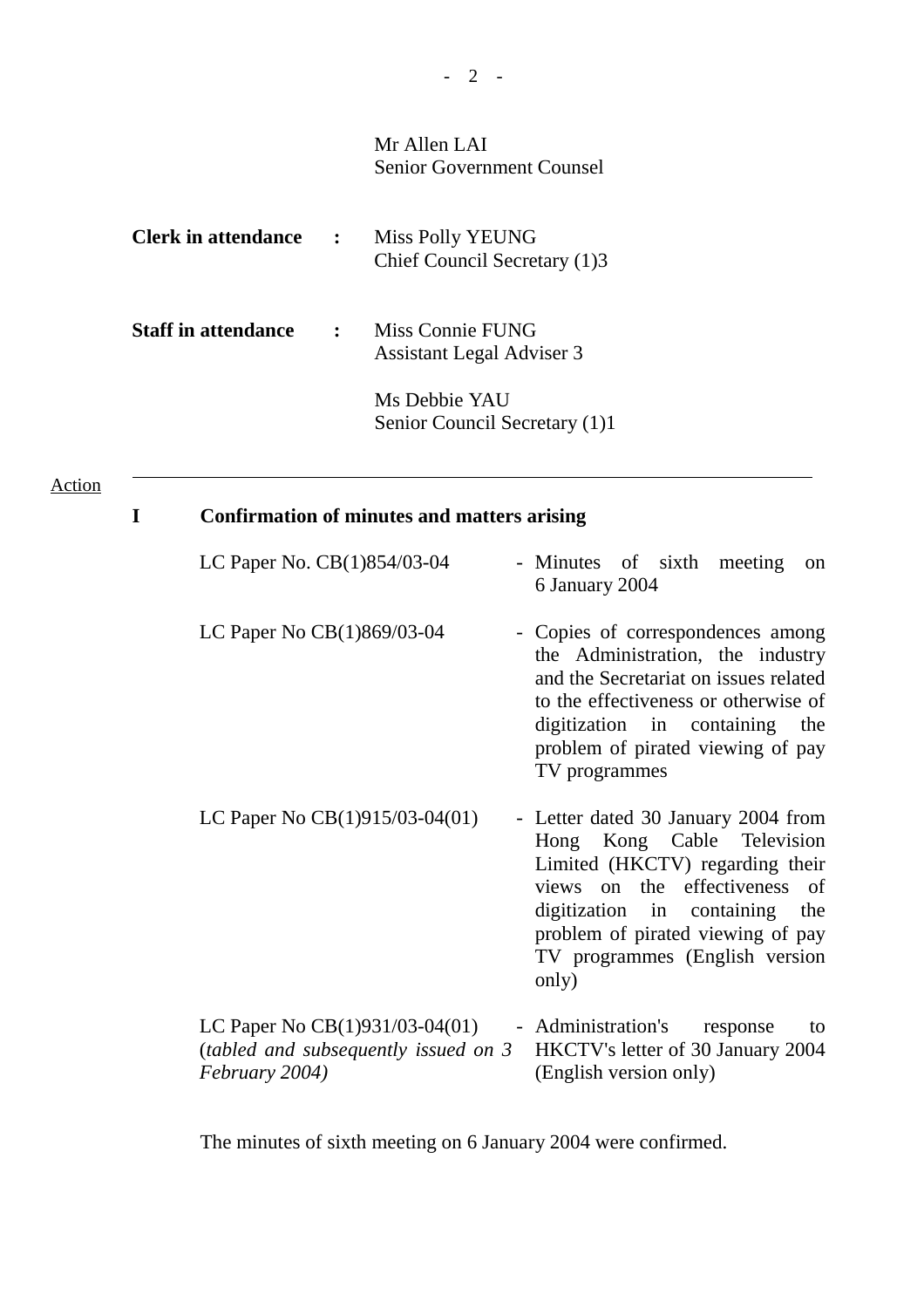# Action - 3 -

| $\mathbf{I}\mathbf{I}$ | <b>Meeting with the Administration</b>   |                                                                                                                                                                                 |
|------------------------|------------------------------------------|---------------------------------------------------------------------------------------------------------------------------------------------------------------------------------|
|                        | Clause by clause examination of the Bill |                                                                                                                                                                                 |
|                        | LC Paper No. CB(3)602/02-03              | - The Bill                                                                                                                                                                      |
|                        | LC Paper No. $CB(1)2070/02-03(01)$       | - Marked-up copy of the Bill                                                                                                                                                    |
|                        | LC Paper No. CB(1)895/03-04(01)          | - Administration's response to the<br>issues raised at the meeting on 6<br>January 2004                                                                                         |
|                        | LC Paper No. $CB(1)895/03-04(02)$        | - Committee<br>Stage Amendments<br>proposed by the Administration.                                                                                                              |
|                        | LC Paper No. CB(1)908/03-04(01)          | - Marked-up copy of the Committee<br>Stage Amendments proposed by the<br>Administration (as at 28 January<br>2004) to the Bill prepared by the<br><b>Legal Service Division</b> |
|                        | LC Paper No. $CB(1)2525/02-03(03)$       | - Letter dated 16 August 2003 from<br>the Assistant Legal Adviser (ALA)<br>to the Administration                                                                                |
|                        | LC Paper No. $CB(1)2525/02-03(04)$       | - Reply dated 29 September 2003<br>from the Administration to ALA's<br>letter of 16 August 2003                                                                                 |
|                        | LC Paper No. CB(1)181/03-04(04)          | - Letter dated 10 October 2003 from<br>ALA to the Administration                                                                                                                |
|                        | LC Paper No. $CB(1)181/03-04(05)$        | - Reply dated 28 October 2003 from<br>the Administration to ALA's letter of<br>10 October 2003                                                                                  |
|                        | ITBB(CR)9/19/1(03)Pt.19                  | - The Legislative Council Brief issued<br>by the Commerce, Industry and<br>Technology Bureau on 29 April 2003                                                                   |
|                        | LC Paper No. $LS104/02-03$               | - The Legal Service Division Report<br>on the Bill                                                                                                                              |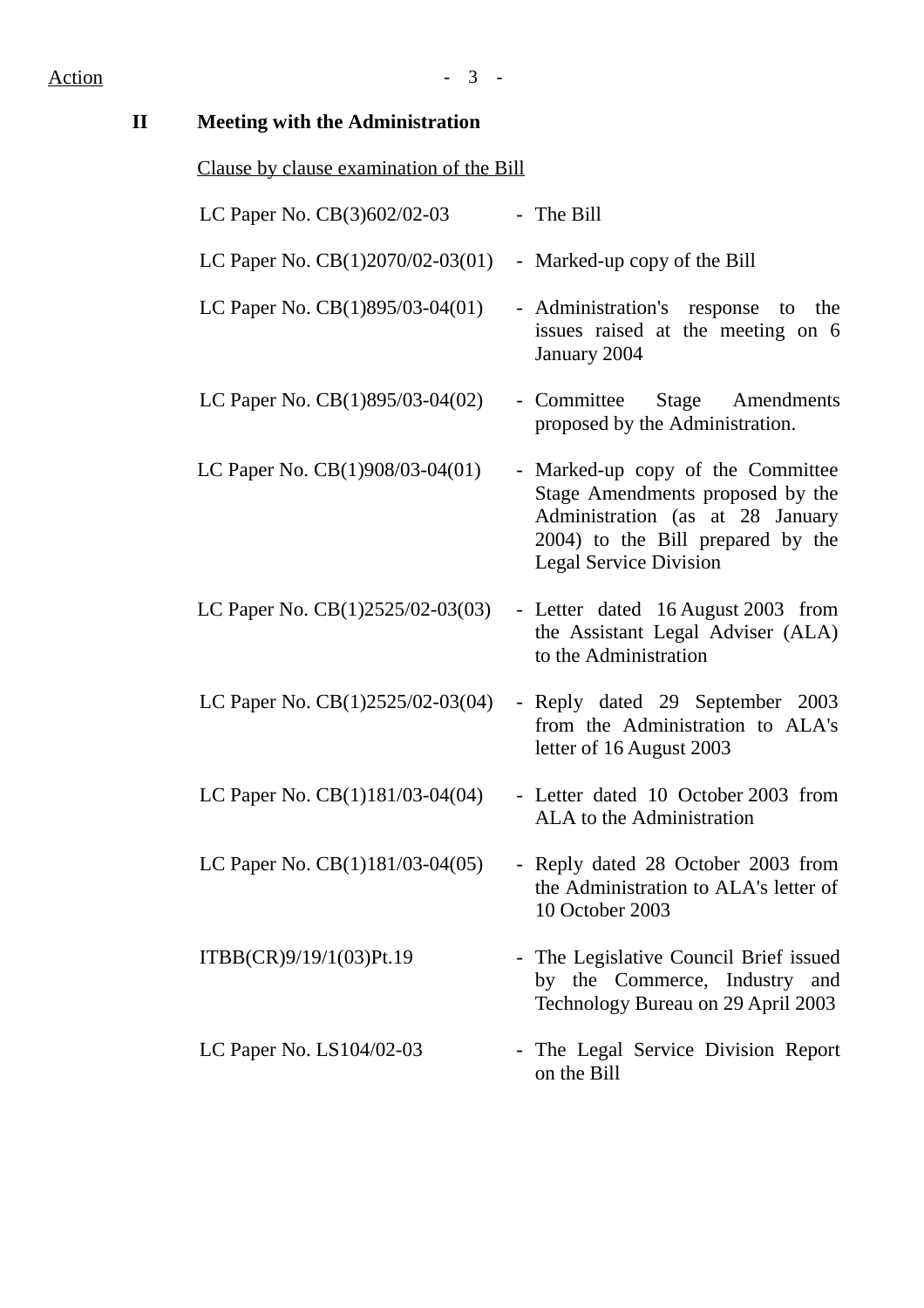2. The Bills Committee deliberated (Index of proceedings attached at Appendix).

3. Members noted the divided views of the Administration and the Hong Kong Cable Television Limited (HKCTV) on the effectiveness of digitization in containing the problem of domestic/private pirated viewing of pay television programmes. In this connection, the Chairman said that if members deemed it necessary, the Bills Committee might consider seeking expert advice on the subject.

# Issues which required follow-up actions/consideration by the Administration

4. On members' concern about the efficacy of enforcement actions against the supply of unauthorized decoders, the Administration undertook that the Office of Telecommunications Authority (OFTA) would work closely with the Police to step up enforcement action.

5. In response to members' concern about the need for public education and publicity, the Administration said that after enactment of the Bill, it would consider implementing public education and publicity programmes on major provisions of the Bill, including the legal liability of using or possessing unauthorized decoders to avoid payment of subscription fees.

# *Clause 3 - proposed sections 6(1)(a) and 6(1)(b)*

6. Members noted the Administration's intention that the term "business" in proposed sections  $6(1)(a)$  and  $6(1)(b)$  should receive a restrictive interpretation to refer to commercial activities for the purpose of making a profit. In other words, activities of a non-commercial and non-profit making nature would not be included. Members also noted that a definition of "business" was proposed in the offence in relation to possession of infringing copies by a copying service in the Copyright (Amendment) Bill 2003 to provide expressly that "business" means business conducted for profit. In the light of this, the Administration was asked to consider whether it was necessary to define the term "business" in this Bill to avoid any doubt and to reflect its policy intent more clearly.

# *Clause 3 - proposed sections 6(6) to (9)*

7. Members noted that proposed sections 6(6) to (9) spelt out the criminal liability of an employer and employee in respect of the offence of importing, exporting or selling unauthorized decoders in the course of trade or business, or the offence of use or possession of unauthorized decoders for commercial purposes. Proposed section 6(8) stipulated that in proceedings for an offence under proposed section 6, it was a defence for the person charged to prove that he was acting in accordance with the instructions given to him by his employer in the course of his employment and he had no reasonable grounds to believe that the decoder was an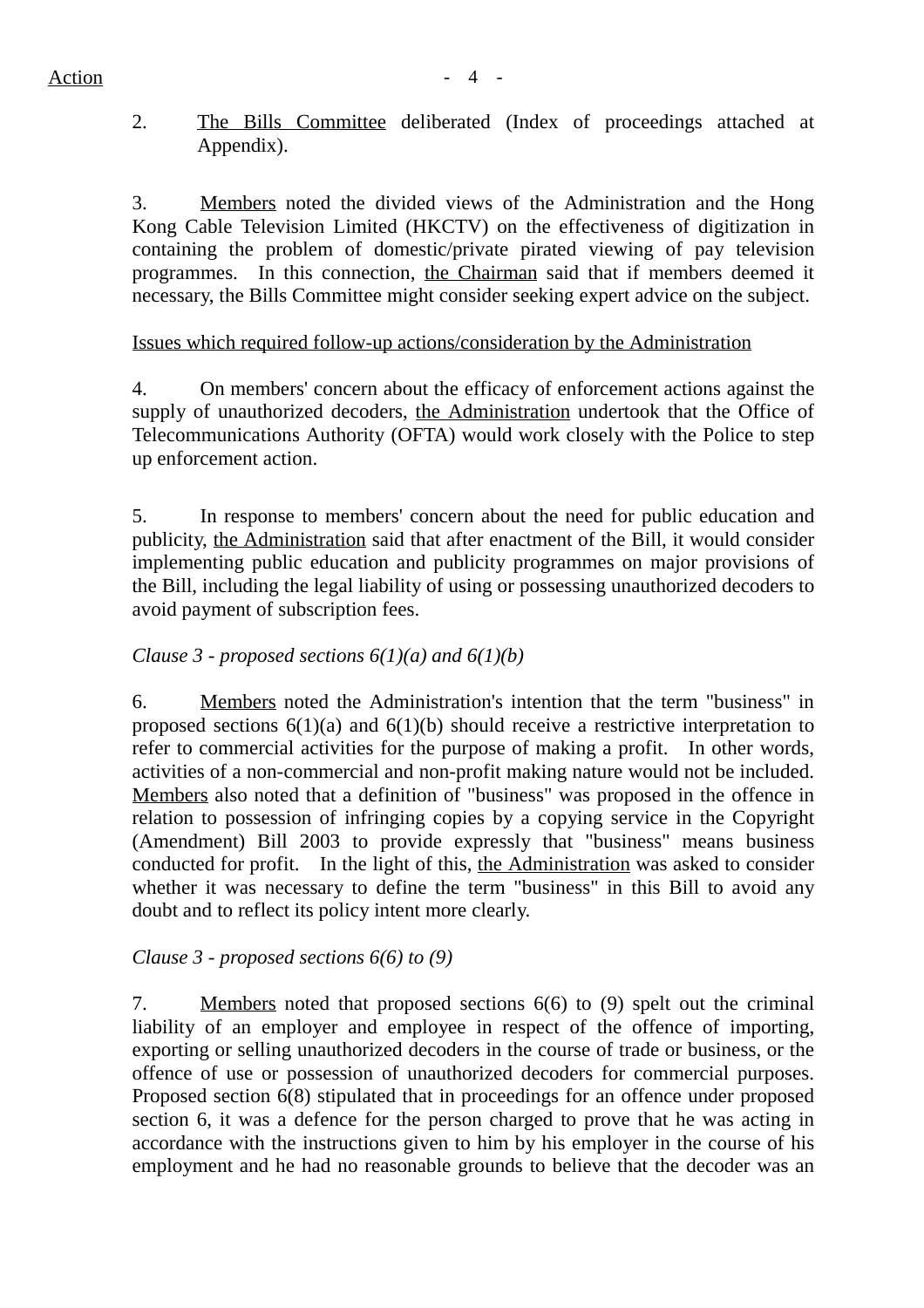unauthorized decoder. Meanwhile, members also noted that under the Copyright (Amendment) Bill 2003, it was proposed to provide a defence against criminal liability for employees who possessed pirated copies of work such as pirated computer programme if such copies had been provided to them by their employers for use in the course of their employment.

8. Given the similar nature of the offences involving employees under the two Bills, members requested the Administration to provide an explanation on the differences in the defences available and to consider whether the proposed defences under the two Bills should be aligned for the sake of consistency and fairness.

# *Clause 4 - proposed sections 7(3D) to (3G)*

9. Members noted that proposed sections 7(3D) to (3G) spelt out the criminal liability of the employer and employee in respect of the offence of providing decoders and reception equipment for television programme service on subscription basis without a licence. As these sections were drafted in similar terms as proposed sections 6(6) to (9), the Administration was requested to consider the issues relating to the proposed defence for employees as per paragraph 8 above.

# *Clause 5 - proposed section 7B*

10. On whether there should be a time limit for bringing a civil action under proposed section 7B(1) and (3), the Administration was requested to provide information on the practice in overseas legislation for members' consideration.

### Date of next meeting

11. The Chairman said that he would allow time for the Administration to prepare the required information and would inform members of the date of the next meeting.

(*Post-meeting note:* Members has been notified that the eighth meeting of the Bills Committee would be held on Monday, 1 March 2004 at 4:30 pm vide LC Paper No. CB(1)926/03-04.)

### **III Any other business**

12. There being no other business, the meeting ended at 4:25 pm.

Council Business Division 1 Legislative Council Secretariat 18 February 2004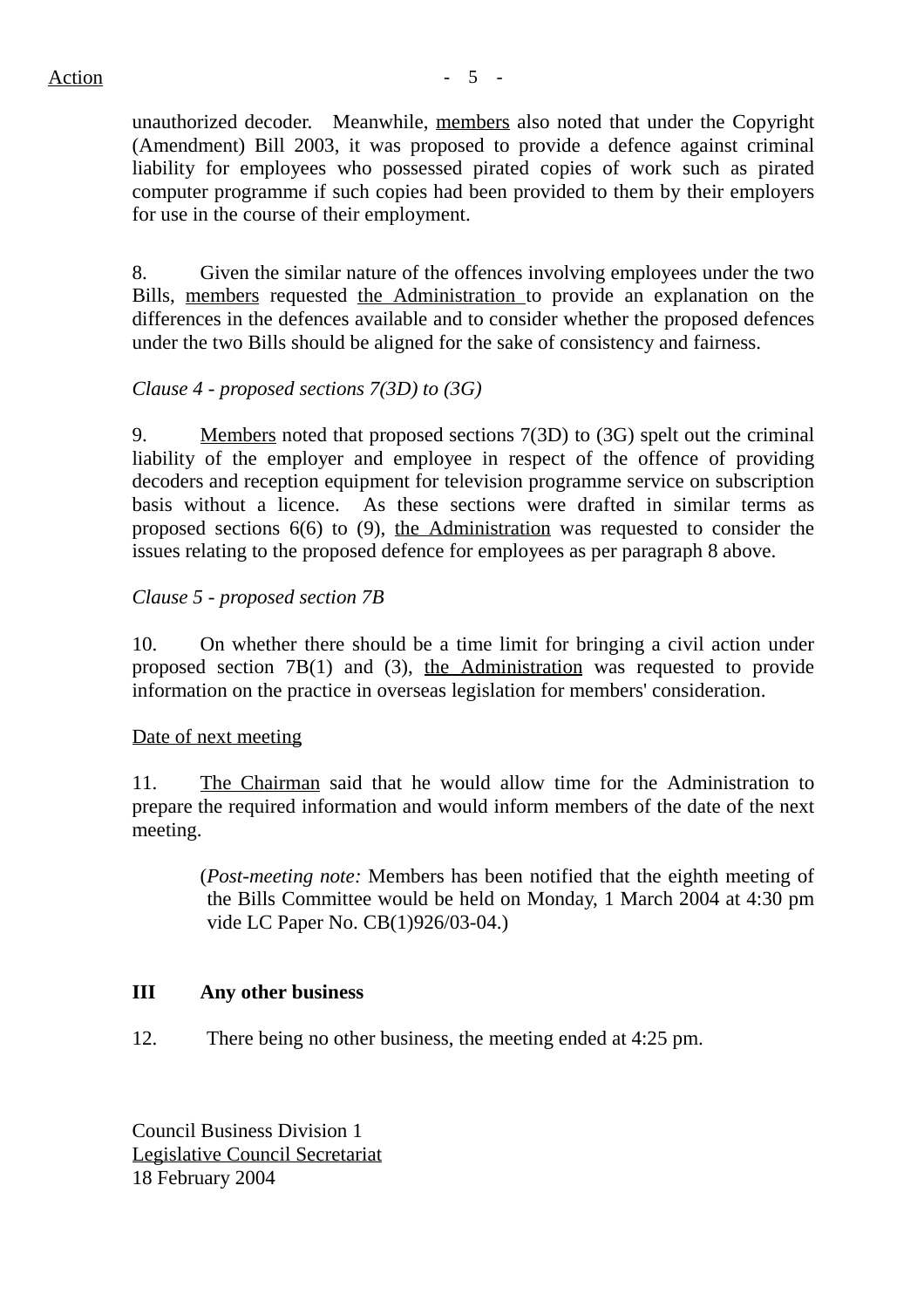#### **Proceedings of the meeting of the Bills Committee on Broadcasting (Amendment) Bill 2003 on Monday, 2 February 2004, at 2:30 pm in Conference Room B of the Legislative Council Building**

| <b>Time</b><br><b>Marker</b> | <b>Speaker</b>                                    | Subject(s)                                                                                                                                                                                                                                                                                                                                                                                                                                                                                                                                                                                                                                                                                                                                                                                                                                                           | <b>Action</b><br><b>Required</b> |
|------------------------------|---------------------------------------------------|----------------------------------------------------------------------------------------------------------------------------------------------------------------------------------------------------------------------------------------------------------------------------------------------------------------------------------------------------------------------------------------------------------------------------------------------------------------------------------------------------------------------------------------------------------------------------------------------------------------------------------------------------------------------------------------------------------------------------------------------------------------------------------------------------------------------------------------------------------------------|----------------------------------|
| 000000<br>000207             | Chairman                                          | (a) Introductory remarks and confirmation of<br>minutes of meeting on 6 January 2004.<br>(b) Members noted the following :<br>The Secretariat had written to all pay<br>(i)<br>television programme service licensees<br>on 7 January 2004 seeking their views<br>on the effectiveness of digitization in<br>containing the problem of pirated<br>viewing of pay TV programmes<br>(ii) The letter from Hong Kong Cable<br>Television<br>Ltd.<br>(HKCTV)<br>$(CB(1)915/03-04(01))$<br>and<br>the<br>Administration's<br>response<br>$(CB(1)931/03-04)$ thereto; and<br>(iii) Previous submissions received from<br>deputations on the subject mentioned in<br>(i) and the Administration's response<br>re-circulated<br>thereto<br>had<br>been<br>$(CB(1)869/03-04)$ .                                                                                                |                                  |
| 000208<br>002310             | Mrs Selina CHOW<br>Chairman<br>The Administration | CB(1)931/03-04(01)<br>(a) Whether digitization could contain the<br>problem of pirated viewing of pay<br>television programmes.<br>Information provided by HKCTV and the<br>(b)<br>Administration<br>the<br>of<br>on<br>number<br>unauthorized digital decoders seized in<br>2003.<br>The Administration's position that it would<br>(c)<br>consider<br>criminalizing<br>domestic/private<br>pirated viewing if piracy was still rampant<br><b>HKCTV</b><br>after<br>had<br>completed<br>its<br>digitization project.<br>The Administration's report that a total of<br>(d)<br>18 raids operations mainly targeting at<br>sales activities of unauthorized decoders at<br>Apliu Street had been mounted for the<br>period between January 2001 and January<br>2004, of which six and one operations had<br>been mounted in 2003 and in January 2004<br>respectively. |                                  |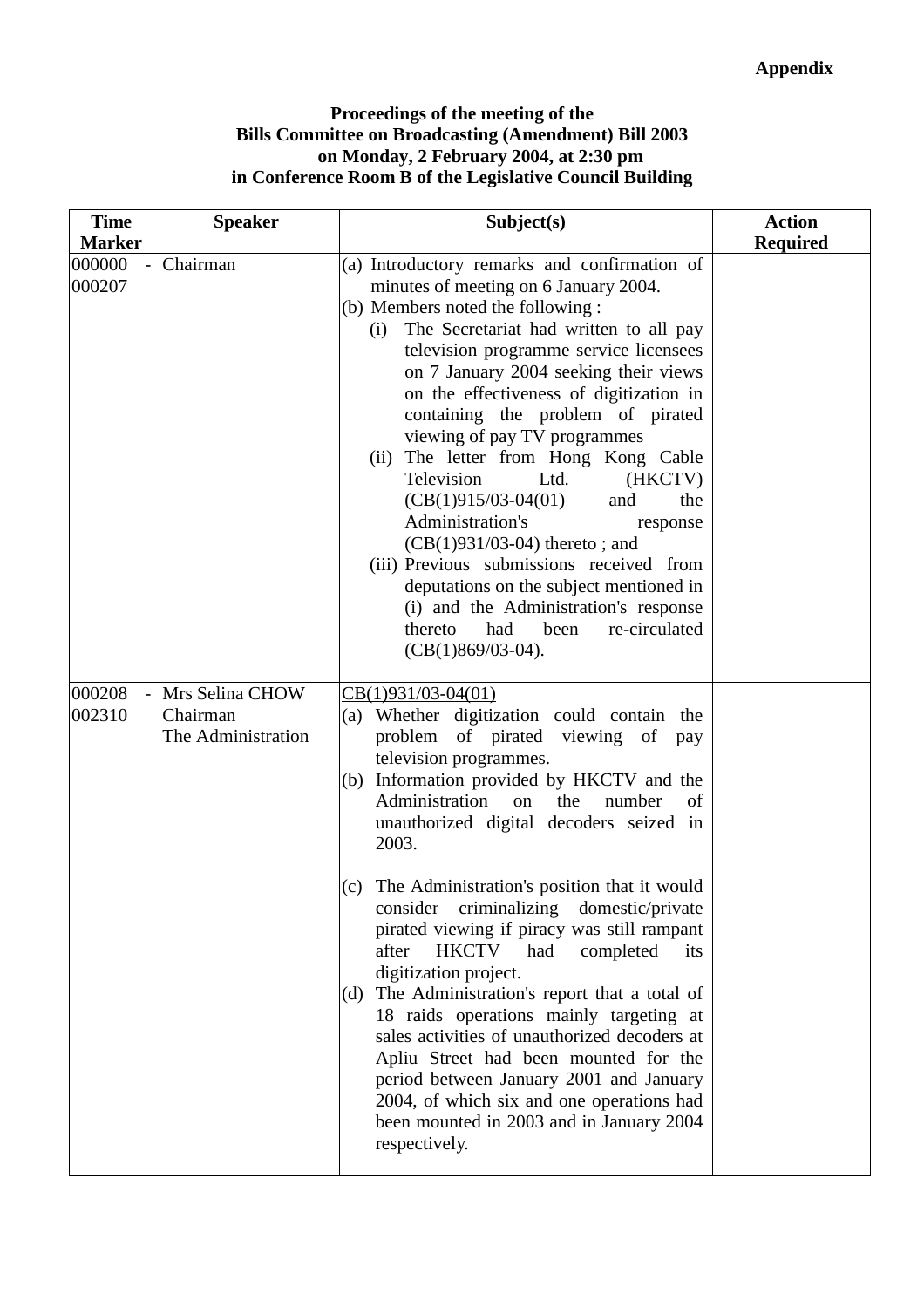| <b>Time</b>                       | <b>Speaker</b>                                                                                              | Subject(s)                                                                                                                                                                                                                                                                                                                                                                                                                                                                                                                                                                                                                                                                                                                                       | <b>Action</b>                                                                                        |
|-----------------------------------|-------------------------------------------------------------------------------------------------------------|--------------------------------------------------------------------------------------------------------------------------------------------------------------------------------------------------------------------------------------------------------------------------------------------------------------------------------------------------------------------------------------------------------------------------------------------------------------------------------------------------------------------------------------------------------------------------------------------------------------------------------------------------------------------------------------------------------------------------------------------------|------------------------------------------------------------------------------------------------------|
| <b>Marker</b><br>002311<br>002602 | Mr Howard YOUNG<br>The Administration                                                                       | (a) Whether or not unauthorized decoders used<br>to decode digital signals of HKCTV were<br>available for sale across the border.<br>(b) The need for operators to change its digital<br>key periodically to make unauthorized<br>access to its pay television programme                                                                                                                                                                                                                                                                                                                                                                                                                                                                         | <b>Required</b>                                                                                      |
| 002603<br>004747                  | Mr MA Fung-kwok<br>The Administration<br>Chairman<br>Mrs Selina CHOW                                        | services costly and technically difficult.<br>(a) Sanction and enforcement actions against<br>the unauthorized use of cordless phones.<br>(b) Feasibility of identifying those households<br>which were involved in the unauthorized<br>use of cordless phones.<br>(c) The severity of public harm caused by the<br>unauthorized use of cordless phones vis-à-<br>vis that caused by unauthorized decoders.<br>(d) Operators' responsibility to enhance the<br>security of its encrypted digital signals on a                                                                                                                                                                                                                                    | The Administration<br>to note and follow<br>up<br>as<br>per<br>paragraphs 4 and 5<br>of the minutes. |
|                                   |                                                                                                             | continuous basis to counter the attacks by<br>pirates.<br>(e) Members' concern that enforcement actions<br>against the supply of unauthorized decoders<br>should be stepped up.<br>(f) Public education against the use<br>of<br>unauthorized decoders.<br>$(g)$ The Chairman's remarks that if considered<br>necessary, the Bills Committee might seek<br>the advice of experts on the effectiveness or<br>otherwise of digitization in containing the<br>problem<br>of pirated viewing<br>of pay<br>television programmes.                                                                                                                                                                                                                     |                                                                                                      |
| 004748<br>010832                  | Chairman<br>Assistant<br>Legal<br>Adviser 3 (ALA3)<br>Mrs Selina CHOW<br>The Administration<br>Ms Audrey EU | Clause-by-clause examination $((CB(1)895/03-$<br>$04(02)$ ) and CB(1)908/03-04(01))<br>Clause 3 - proposed sections $6(1)(a)$ , $6(1)(b)$<br>and $6(3)$<br>The Administration's intention to add<br>(a)<br>"without lawful authority or reasonable<br>excuse" to proposed section $6(1)(b)$ of the<br>Bill to avoid catching innocent commercial<br>operators not supposed to be targeted by<br>the proposed provision, such as recycling<br>businessmen or scrap metal dealers.<br>The need to avoid possible loopholes in<br>(b)<br>law as a result of the proposed Committee<br>Stage Amendment (CSA) to proposed<br>section $6(1)(b)$ .<br>The proposed scope of the term "business"<br>(c)<br>under proposed sections $6(1)(a)$ and (b) and | The Administration<br>consider<br>and<br>to<br>follow up as per<br>paragraph 6 of the<br>minutes.    |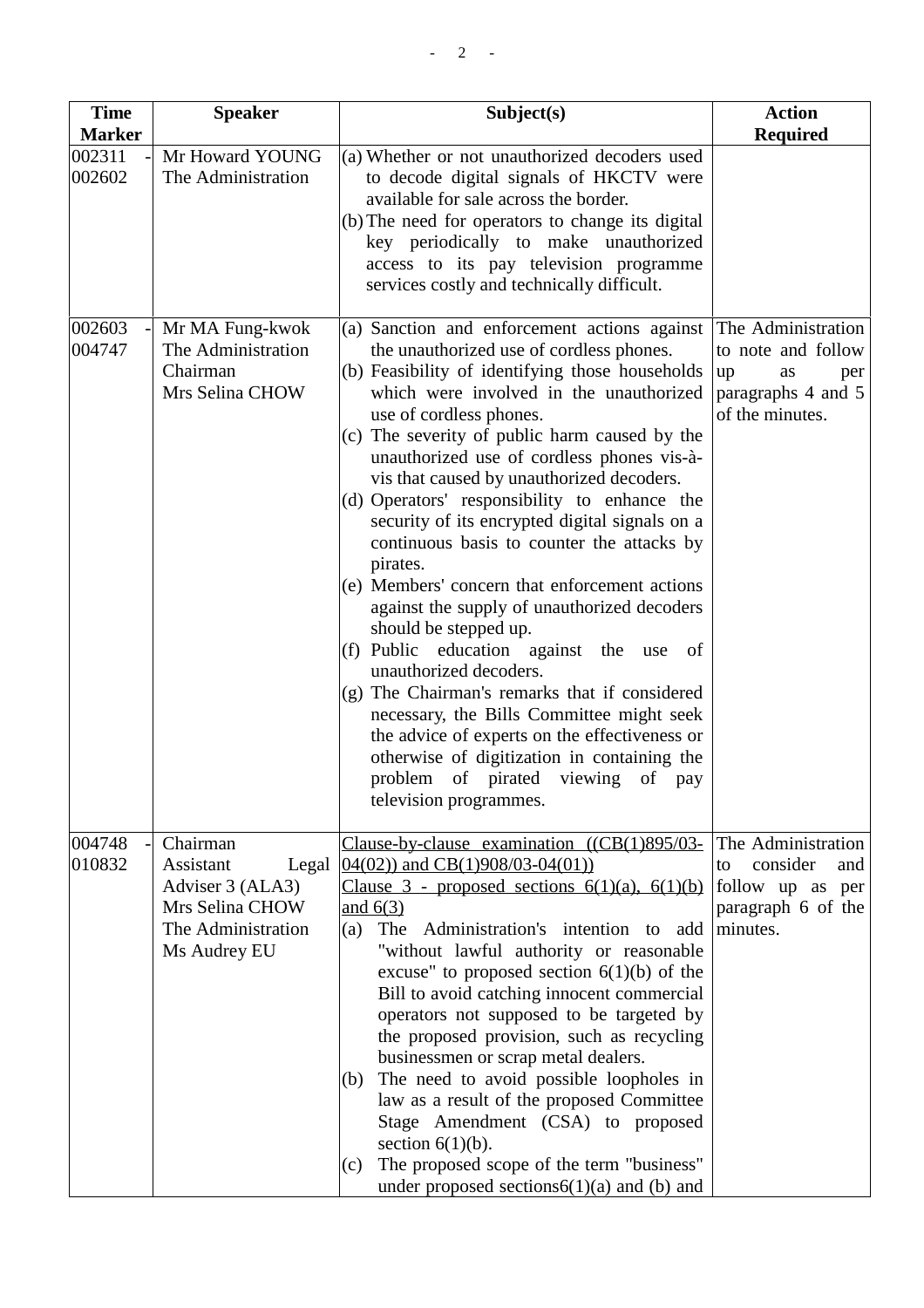| <b>Time</b><br><b>Marker</b> | <b>Speaker</b>                                                                                          | Subject(s)                                                                                                                                                                                                                                                                                                                                                                                                                                                                                                                                                                                                                                                                                                                                                                                                       | <b>Action</b><br><b>Required</b>                                                                    |
|------------------------------|---------------------------------------------------------------------------------------------------------|------------------------------------------------------------------------------------------------------------------------------------------------------------------------------------------------------------------------------------------------------------------------------------------------------------------------------------------------------------------------------------------------------------------------------------------------------------------------------------------------------------------------------------------------------------------------------------------------------------------------------------------------------------------------------------------------------------------------------------------------------------------------------------------------------------------|-----------------------------------------------------------------------------------------------------|
|                              |                                                                                                         | whether the term needed to be defined in<br>Bill<br>having<br>the<br>regard<br>the<br>to<br>define<br>Administration's proposal<br>to<br>"business"<br>under<br>the<br>Copyright<br>(Amendment) Bill 2003.<br>The Chairman's personal view that non-<br>(d)<br>government organizations, despite their<br>being primarily non-profit<br>activities<br>making in nature, should also be criminally<br>liable for pirated viewing of pay television<br>programmes.<br>The proposed addition of "any" before<br>(e)<br>"trade or business" under proposed sections<br>6(1)(b)<br>6(3)(b)<br>to reflect<br>and<br>the<br>Administration's intent to cover any trade<br>or business rather than confining to the<br>defendant's own trade or business and to<br>make the English text tally with the<br>Chinese text. |                                                                                                     |
| 012004<br>012019             | Chairman<br>Mrs Selina CHOW<br>The Administration                                                       | Clause $3$ - proposed section $6(4)$<br>CSA to proposed section $6(4)$ as a result of the<br>CSA to proposed section $6(1)(b)$ .                                                                                                                                                                                                                                                                                                                                                                                                                                                                                                                                                                                                                                                                                 |                                                                                                     |
| 012020<br>012345             | Chairman<br>The Administration                                                                          | Clause 3 - proposed section 6(5)<br>Members noted the proposed CSA to the<br>Chinese text for "licensee" as used in proposed<br>section $6(5)$ . The new term "特許持有人"<br>referred to a person who had been granted a<br>licence or permission to use or occupy the<br>premises.                                                                                                                                                                                                                                                                                                                                                                                                                                                                                                                                  |                                                                                                     |
| 012346<br>014444             | Chairman<br>The Administration<br>Mrs Selina CHOW<br>Mr MA Fung-kwok<br>Ms Audrey EU<br>Mr Howard YOUNG | Clause $3$ - proposed sections $6(6)$ to $6(9)$ and<br>Clause 4 - proposed sections $7(3D)$ to $7(3G)$<br>(a) CSA to proposed sections $6(6)$ and $6(7)(a)$<br>as a result of the CSA to proposed section<br>$6(1)(b)$ .<br>Arguments for and against providing a<br>(b)<br>defence for employees under proposed<br>sections $6(8)$ and $7(3F)$ in proceedings for<br>an offence under proposed sections 6 and<br>$7(1)$ of the Broadcasting Ordinance (Cap<br>562).<br>(c) The need to explain and align the difference<br>in the defences provided to employees<br>this<br>Bill<br>Copyright<br>under<br>and<br>the<br>(Amendment) Bill 2003.                                                                                                                                                                  | The Administration<br>to note and follow<br>up<br>as<br>per<br>paragraphs 7 to 9<br>of the minutes. |